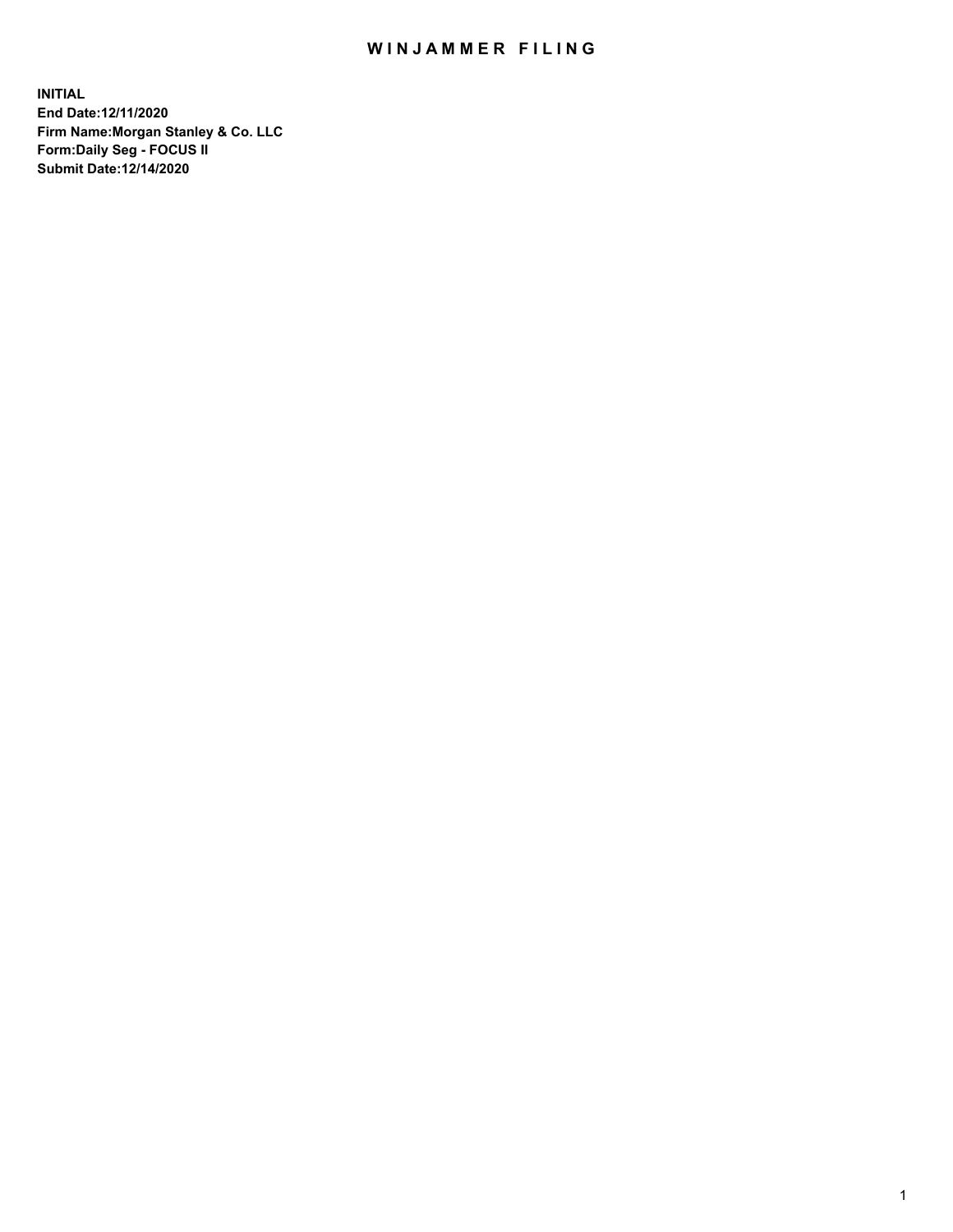**INITIAL End Date:12/11/2020 Firm Name:Morgan Stanley & Co. LLC Form:Daily Seg - FOCUS II Submit Date:12/14/2020 Daily Segregation - Cover Page**

| Name of Company                                                                                                                                                                                                                                                                                                               | Morgan Stanley & Co. LLC                        |
|-------------------------------------------------------------------------------------------------------------------------------------------------------------------------------------------------------------------------------------------------------------------------------------------------------------------------------|-------------------------------------------------|
| <b>Contact Name</b>                                                                                                                                                                                                                                                                                                           | <b>Ikram Shah</b>                               |
| <b>Contact Phone Number</b>                                                                                                                                                                                                                                                                                                   | 212-276-0963                                    |
| <b>Contact Email Address</b>                                                                                                                                                                                                                                                                                                  | Ikram.shah@morganstanley.com                    |
| FCM's Customer Segregated Funds Residual Interest Target (choose one):<br>a. Minimum dollar amount: ; or<br>b. Minimum percentage of customer segregated funds required:% ; or<br>c. Dollar amount range between: and; or<br>d. Percentage range of customer segregated funds required between:% and%.                        | 235,000,000<br><u>0</u><br>0 Q<br>0 Q           |
| FCM's Customer Secured Amount Funds Residual Interest Target (choose one):<br>a. Minimum dollar amount: ; or<br>b. Minimum percentage of customer secured funds required:%; or<br>c. Dollar amount range between: and; or<br>d. Percentage range of customer secured funds required between: % and %.                         | 140,000,000<br><u>0</u><br><u>0 0</u><br>0 Q    |
| FCM's Cleared Swaps Customer Collateral Residual Interest Target (choose one):<br>a. Minimum dollar amount: ; or<br>b. Minimum percentage of cleared swaps customer collateral required:%; or<br>c. Dollar amount range between: and; or<br>d. Percentage range of cleared swaps customer collateral required between:% and%. | 92,000,000<br><u>0</u><br>0 Q<br>0 <sub>0</sub> |

Attach supporting documents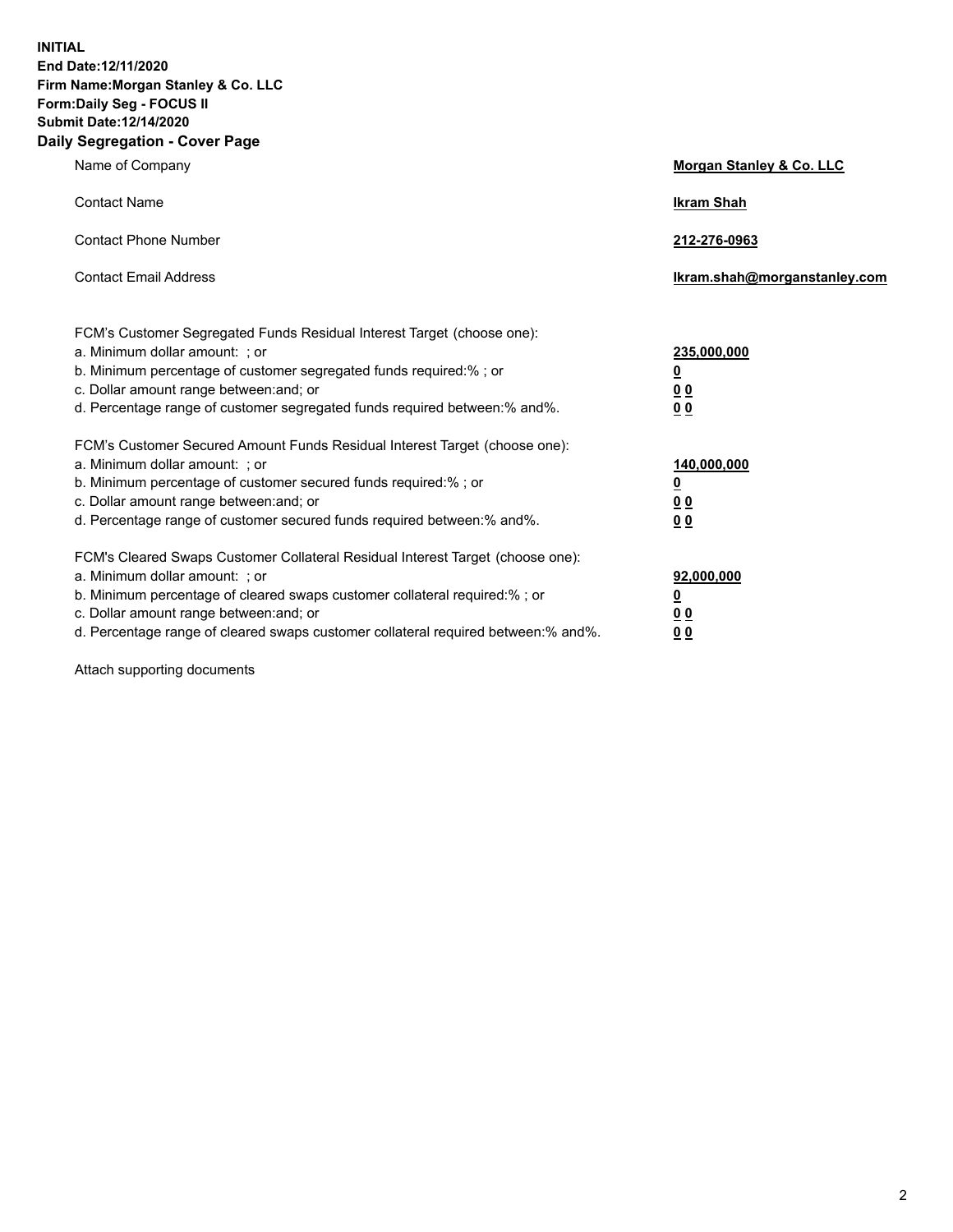## **INITIAL End Date:12/11/2020 Firm Name:Morgan Stanley & Co. LLC Form:Daily Seg - FOCUS II Submit Date:12/14/2020**

## **Daily Segregation - Secured Amounts**

Foreign Futures and Foreign Options Secured Amounts Amount required to be set aside pursuant to law, rule or regulation of a foreign government or a rule of a self-regulatory organization authorized thereunder 1. Net ledger balance - Foreign Futures and Foreign Option Trading - All Customers A. Cash **3,965,326,937** [7315] B. Securities (at market) **2,557,224,133** [7317] 2. Net unrealized profit (loss) in open futures contracts traded on a foreign board of trade **1,031,429,990** [7325] 3. Exchange traded options a. Market value of open option contracts purchased on a foreign board of trade **22,279,281** [7335] b. Market value of open contracts granted (sold) on a foreign board of trade **-22,962,803** [7337] 4. Net equity (deficit) (add lines 1. 2. and 3.) **7,553,297,538** [7345] 5. Account liquidating to a deficit and account with a debit balances - gross amount **102,429,913** [7351] Less: amount offset by customer owned securities **-83,365,649** [7352] **19,064,264** 6. Amount required to be set aside as the secured amount - Net Liquidating Equity Method (add lines 4 and 5) 7. Greater of amount required to be set aside pursuant to foreign jurisdiction (above) or line 6. FUNDS DEPOSITED IN SEPARATE REGULATION 30.7 ACCOUNTS 1. Cash in banks A. Banks located in the United States **830,059,528** [7500] B. Other banks qualified under Regulation 30.7 **601,293,299** [7520] **1,431,352,827** 2. Securities A. In safekeeping with banks located in the United States **368,053,500** [7540] B. In safekeeping with other banks qualified under Regulation 30.7 **25,610,237** [7560] **393,663,737** 3. Equities with registered futures commission merchants A. Cash **21,944,853** [7580] B. Securities **0** [7590] C. Unrealized gain (loss) on open futures contracts **401,648** [7600] D. Value of long option contracts **0** [7610] E. Value of short option contracts **0** [7615] **22,346,501** [7620] 4. Amounts held by clearing organizations of foreign boards of trade A. Cash **0** [7640] B. Securities **0** [7650] C. Amount due to (from) clearing organization - daily variation **0** [7660] D. Value of long option contracts **0** [7670] E. Value of short option contracts **0** [7675] **0** [7680] 5. Amounts held by members of foreign boards of trade A. Cash **2,746,673,274** [7700] B. Securities **2,163,560,395** [7710] C. Unrealized gain (loss) on open futures contracts **1,031,028,342** [7720] D. Value of long option contracts **22,279,281** [7730] E. Value of short option contracts **-22,962,803** [7735] **5,940,578,489**

- 6. Amounts with other depositories designated by a foreign board of trade **0** [7760]
- 7. Segregated funds on hand **0** [7765]
- 8. Total funds in separate section 30.7 accounts **7,787,941,554** [7770]
- 9. Excess (deficiency) Set Aside for Secured Amount (subtract line 7 Secured Statement Page 1 from Line 8)
- 10. Management Target Amount for Excess funds in separate section 30.7 accounts **140,000,000** [7780]
- 11. Excess (deficiency) funds in separate 30.7 accounts over (under) Management Target **75,579,752** [7785]

**0** [7305]

[7354] **7,572,361,802** [7355]

**7,572,361,802** [7360]

[7530]

[7570]

[7740] **215,579,752** [7380]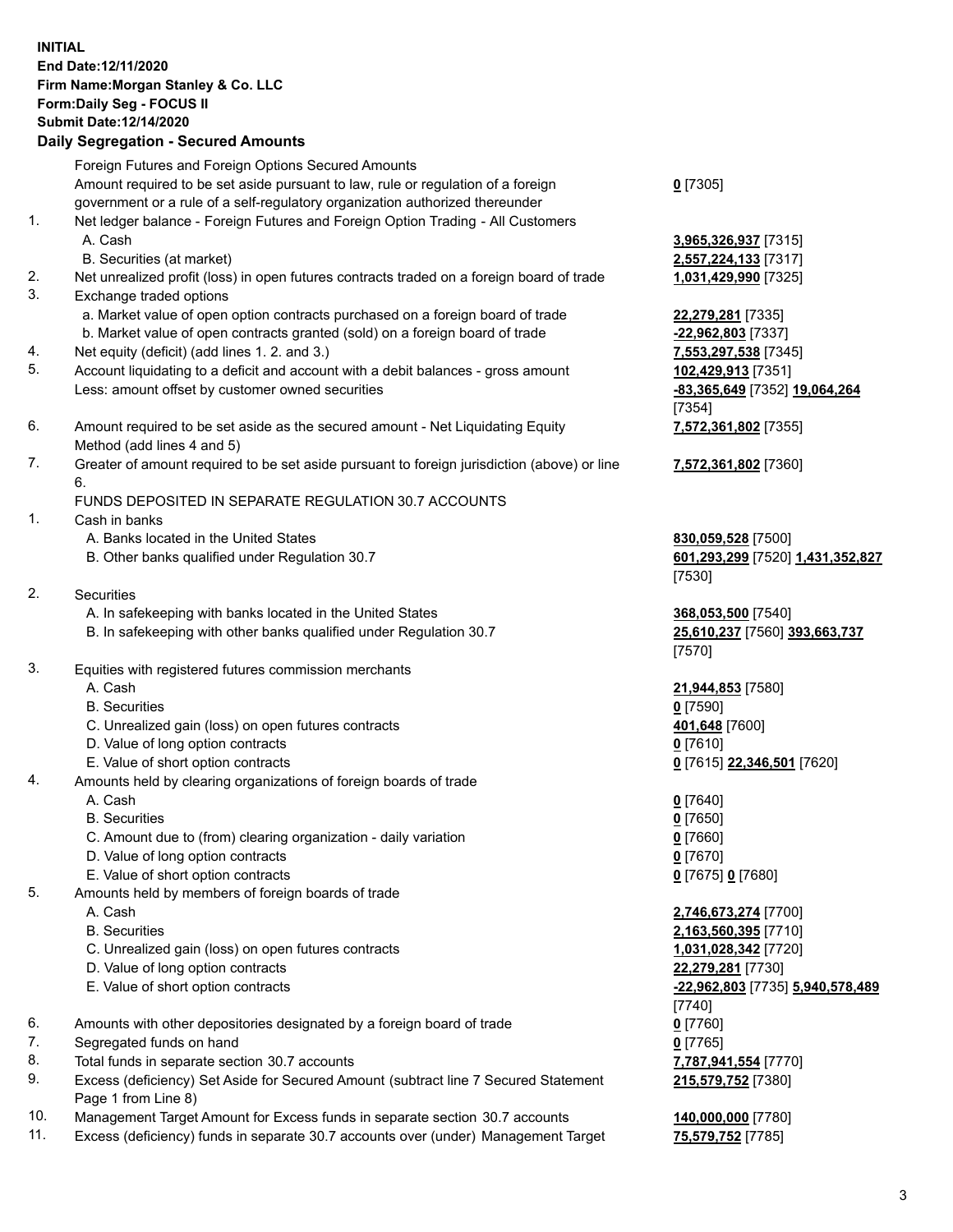**INITIAL End Date:12/11/2020 Firm Name:Morgan Stanley & Co. LLC Form:Daily Seg - FOCUS II Submit Date:12/14/2020 Daily Segregation - Segregation Statement** SEGREGATION REQUIREMENTS(Section 4d(2) of the CEAct) 1. Net ledger balance A. Cash **16,563,129,318** [7010] B. Securities (at market) **8,203,857,328** [7020] 2. Net unrealized profit (loss) in open futures contracts traded on a contract market **1,075,729,395** [7030] 3. Exchange traded options A. Add market value of open option contracts purchased on a contract market **472,067,780** [7032] B. Deduct market value of open option contracts granted (sold) on a contract market **-389,541,904** [7033] 4. Net equity (deficit) (add lines 1, 2 and 3) **25,925,241,917** [7040] 5. Accounts liquidating to a deficit and accounts with debit balances - gross amount **142,032,085** [7045] Less: amount offset by customer securities **-138,264,510** [7047] **3,767,575** [7050] 6. Amount required to be segregated (add lines 4 and 5) **25,929,009,492** [7060] FUNDS IN SEGREGATED ACCOUNTS 7. Deposited in segregated funds bank accounts A. Cash **4,192,821,031** [7070] B. Securities representing investments of customers' funds (at market) **0** [7080] C. Securities held for particular customers or option customers in lieu of cash (at market) **1,040,664,885** [7090] 8. Margins on deposit with derivatives clearing organizations of contract markets A. Cash **13,852,065,475** [7100] B. Securities representing investments of customers' funds (at market) **0** [7110] C. Securities held for particular customers or option customers in lieu of cash (at market) **7,163,192,443** [7120] 9. Net settlement from (to) derivatives clearing organizations of contract markets **-26,316,827** [7130] 10. Exchange traded options A. Value of open long option contracts **472,067,780** [7132] B. Value of open short option contracts **-389,541,904** [7133] 11. Net equities with other FCMs A. Net liquidating equity **8,600,743** [7140] B. Securities representing investments of customers' funds (at market) **0** [7160] C. Securities held for particular customers or option customers in lieu of cash (at market) **0** [7170] 12. Segregated funds on hand **0** [7150] 13. Total amount in segregation (add lines 7 through 12) **26,313,553,626** [7180] 14. Excess (deficiency) funds in segregation (subtract line 6 from line 13) **384,544,134** [7190] 15. Management Target Amount for Excess funds in segregation **235,000,000** [7194]

16. Excess (deficiency) funds in segregation over (under) Management Target Amount Excess

**149,544,134** [7198]